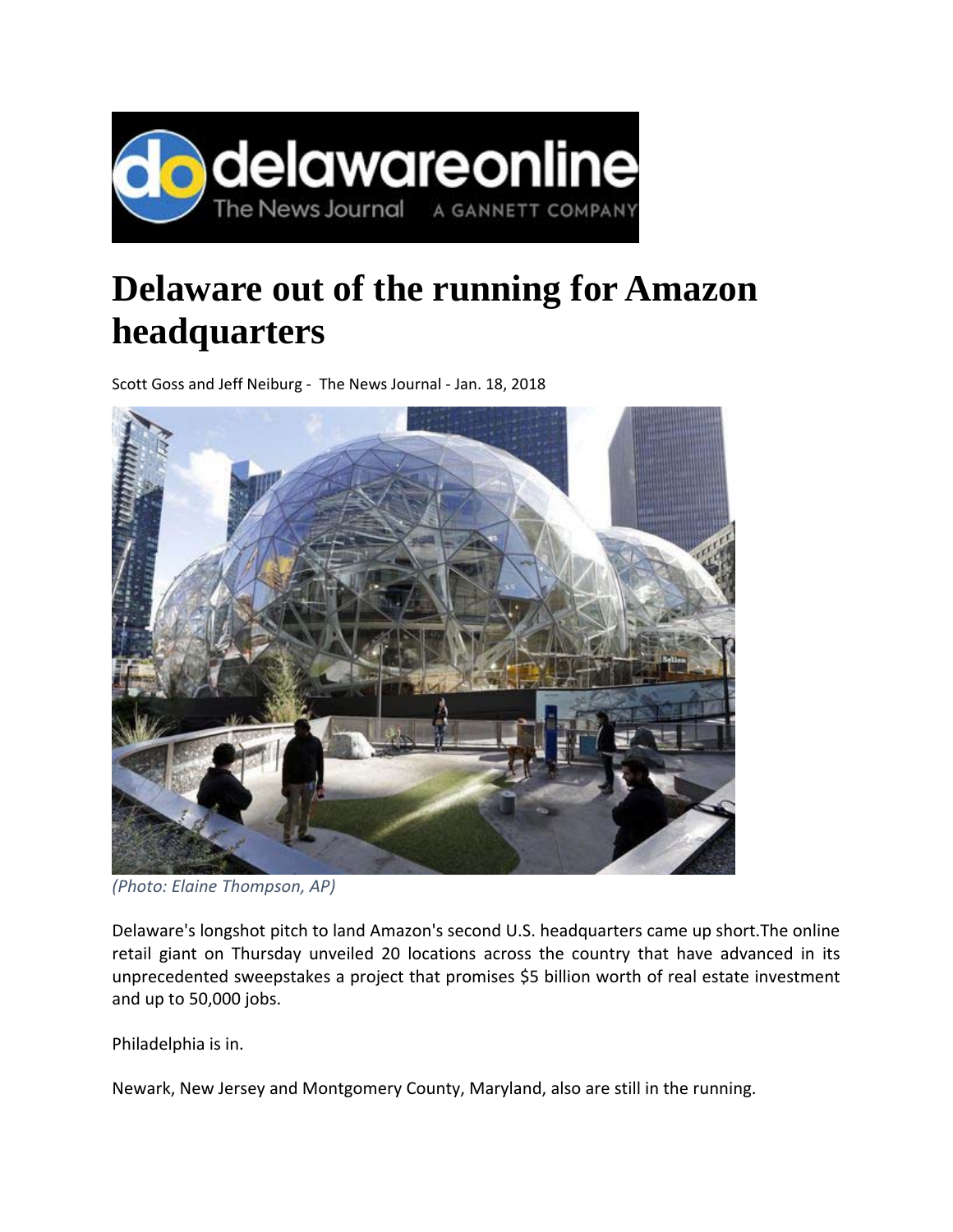But the First State is among 218 sites whose proposals did not make the first cut.

"Getting from 238 to 20 was very tough ‐ all the proposals showed tremendous enthusiasm and creativity," Holly Sullivan of Amazon Public Policy said in a release. "Through this process we learned about many new communities across North America that we will consider as locations for future infrastructure investment and job creation."

The Seattle‐based company said it evaluated all of the proposals using the criteria it outlined in September – a staggering list of demands that made Delaware a dark horse candidate from the start.

"I think every one thought it was a long shot," said John Boyd, a principal with Princeton, New Jersey‐based corporate site selection consulting firm The Boyd Co.

Amazon said it wants to be located in a major metropolitan center with a population of 1 million or more people, rife with universities and gobs of tech talent. It also is seeking a site within 45 minutes of an international airport.

Each of those requests forced Delaware to lean on its proximity to Philadelphia and its surrounding suburbs just to qualify.

Leaning on Philadelphia, Boyd and others say, would still be a win for Delaware, should Philly end up winning HQ2.

"I really think Philadelphia is a strong contender," Boyd said. "Yesterday there were 238 candidates. Now there is 20. This affirms amazon's positive view of Philadelphia's labor market, a dominating criteria (for HQ2)."

Now, officials in Delaware are putting all their focus on getting behind Philadelphia's application.

In a joint statement Thursday, Gov. Carney, the congressional delegation, Wilmington mayor Mike Purzycki and New Castle County Executive Matt Meyer responded to Amazon's announcement with the following:

"Of course we are disappointed that Amazon has not chosen Delaware as a finalist location for its second North American headquarters. But we used this opportunity to showcase all the options in Delaware not just for Amazon, but for any business looking for a location to set down roots and grow. In that respect, Delaware's effort ‐ which brought together leaders in the public and private sectors to promote our great state ‐ was a resounding success. Going forward, we'll do everything we can to support Philadelphia's application, to help bring Amazon to our region."

Delaware quite simply couldn't compete with cities like Philadelphia in available space downtown.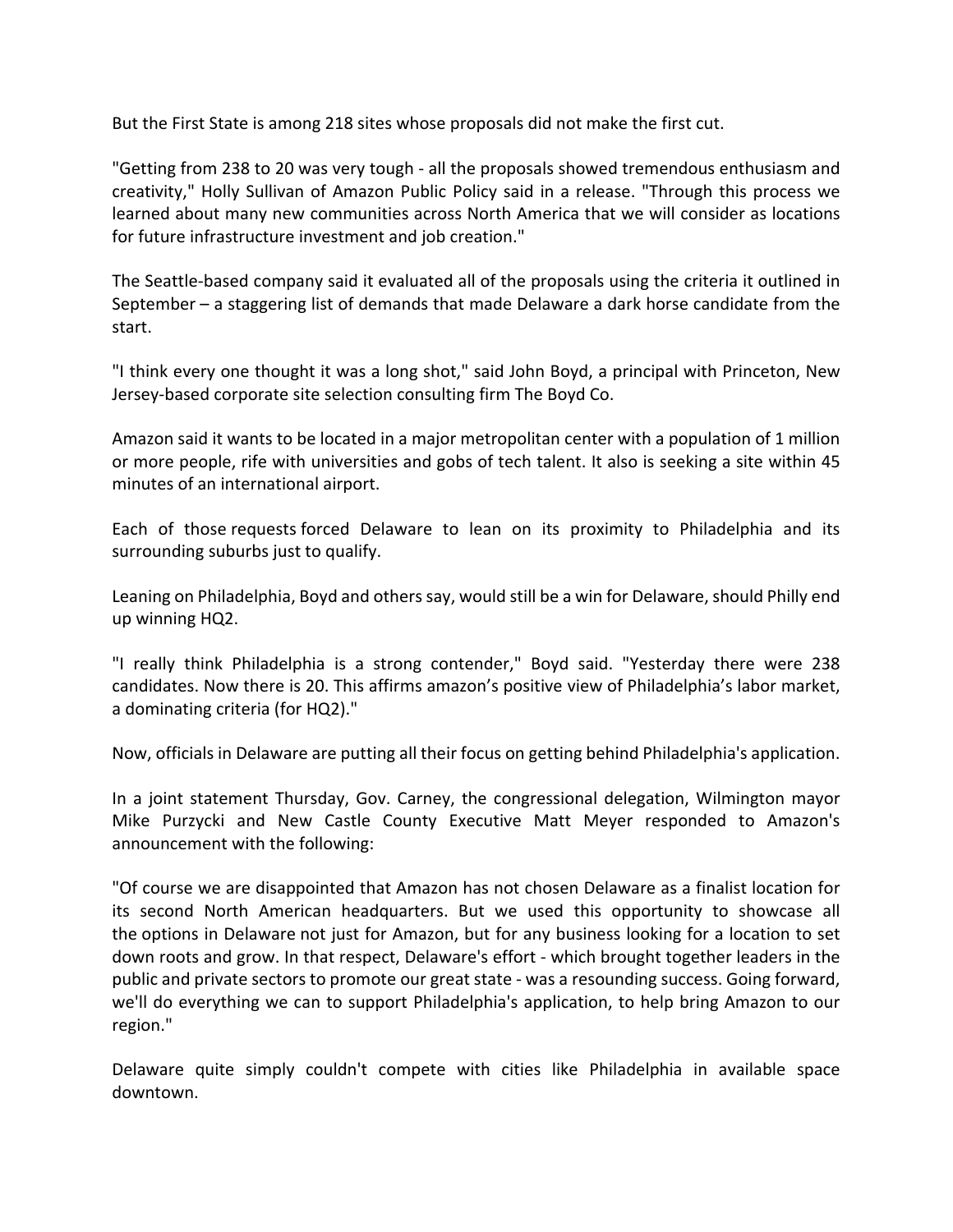Amazon said it would need at least 500,000 square feet of office space immediately with another 8 million square feet available for new construction.

That's more than all of the office space in Wilmington. Not vacant. Total.

But even skeptics had to concede Delaware could meet some of Amazon's requirements, both stated and implied.



*Governor John Carney explains the three sites that have been chosen as the best potential locations for Amazon's new headquarters at an bid announcement presentation Thursday at the Delaware Contemporary. (Photo: Jerry Habraken, The News Journal)*

Governor John Carney explains the three sites that have been chosen as the best potential locations for Amazon's new headquarters at an bid announcement presentation Thursday at the Delaware Contemporary. (Photo: Jerry Habraken, The News Journal)

The state provides a central location on the East Coast, some of the fastest internet speeds in the nation and a relatively low tax burden.

Delaware's formal pitch also offered up three sites that meet most, if not all, of the space requirements. They included the 425‐acre property that once housed Evraz Claymont Steel and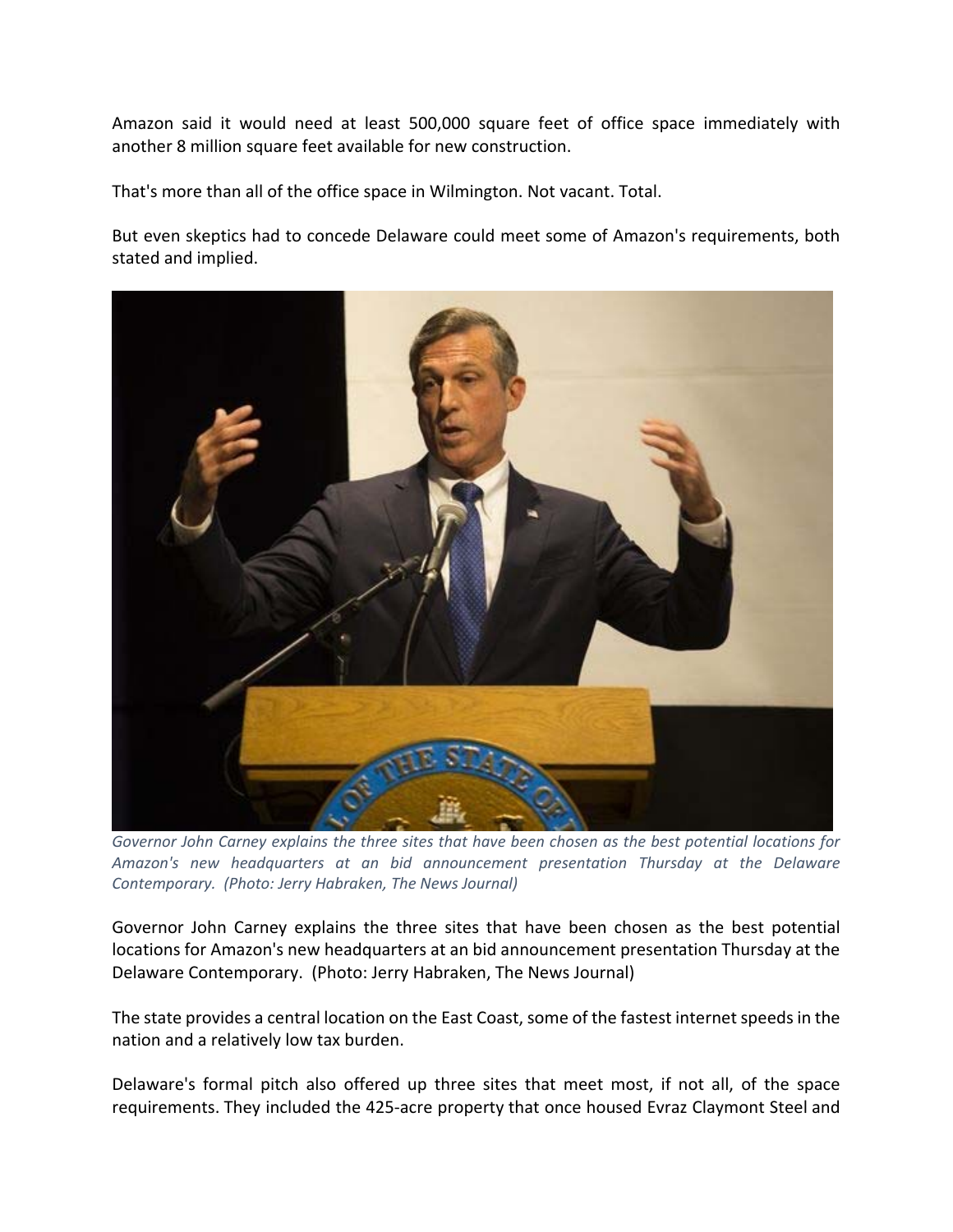an 82‐acre block of properties along Wilmington's South Market Street, just south of the Christiana River, mostly owned by the Buccini‐Pollin Group. A third site, the 82‐acre former AstraZeneca campus in Fairfax, was pitched as a possible location for the 500,000‐square‐feet Amazon says it will need immediately.

Perhaps Delaware's most attractive feature, however, is its "stable and business-friendly environment" with elected officials "eager and willing to work with the company." That includes a willingness to pass any new laws needed to give Amazon the massive tax credits and grants it will assuredly demand.

But a willingness to offer tax breaks, grants and loans may not have translated to inducements on the scale that Amazon is seeking.

Former New Jersey Gov. Chris Christie laid out nearly \$7 billion worth of incentives tied to its Newark proposal. Pennsylvania officials are reportedly offering up to \$3 billion.

Delaware, by comparison, has an annual operating budget of \$4.2 billion.

Gov. John Carney refused to reveal the size of the financial incentive package that Delaware offered Amazon but called it "the largest number I've ever seen as it relates to economic development projects here in our state."

Carney's office also refused to reveal the full 103‐page bid his office submitted to Amazon. A version obtained by The News Journal through the Freedom of Information Act featured numerous blacked out pages about the Wilmington site, a completely redacted letter of support and lacked crucial details about the financial incentive package being offered to the \$550 billion company.

Delaware's formal bid did include promises from New Castle County not to collect an extra dime in property taxes if Amazon chose one of three sites included in the pitch. The county also said it would be willing to help expand New Castle Airport, where some runways would be reserved exclusively for Amazon's use.

But the state and city's portions of the incentive package were not released.

Brett Saddler, the executive director of the Claymont Renaissance Development Corp., said Delaware's pitch could still reap rewards for New Castle County.

"What it did was give us an opportunity to showcase what we have to offer and we've had a lot of interest from different entities for the Claymont site since we started this process," he said. "From the start, everyone knew this was a longshot, but I think it was a good exercize that really helped to market the state to companies that otherwise might not have considered Delaware."

All eyes now turn toward Philadelphia and other relatively local site options.